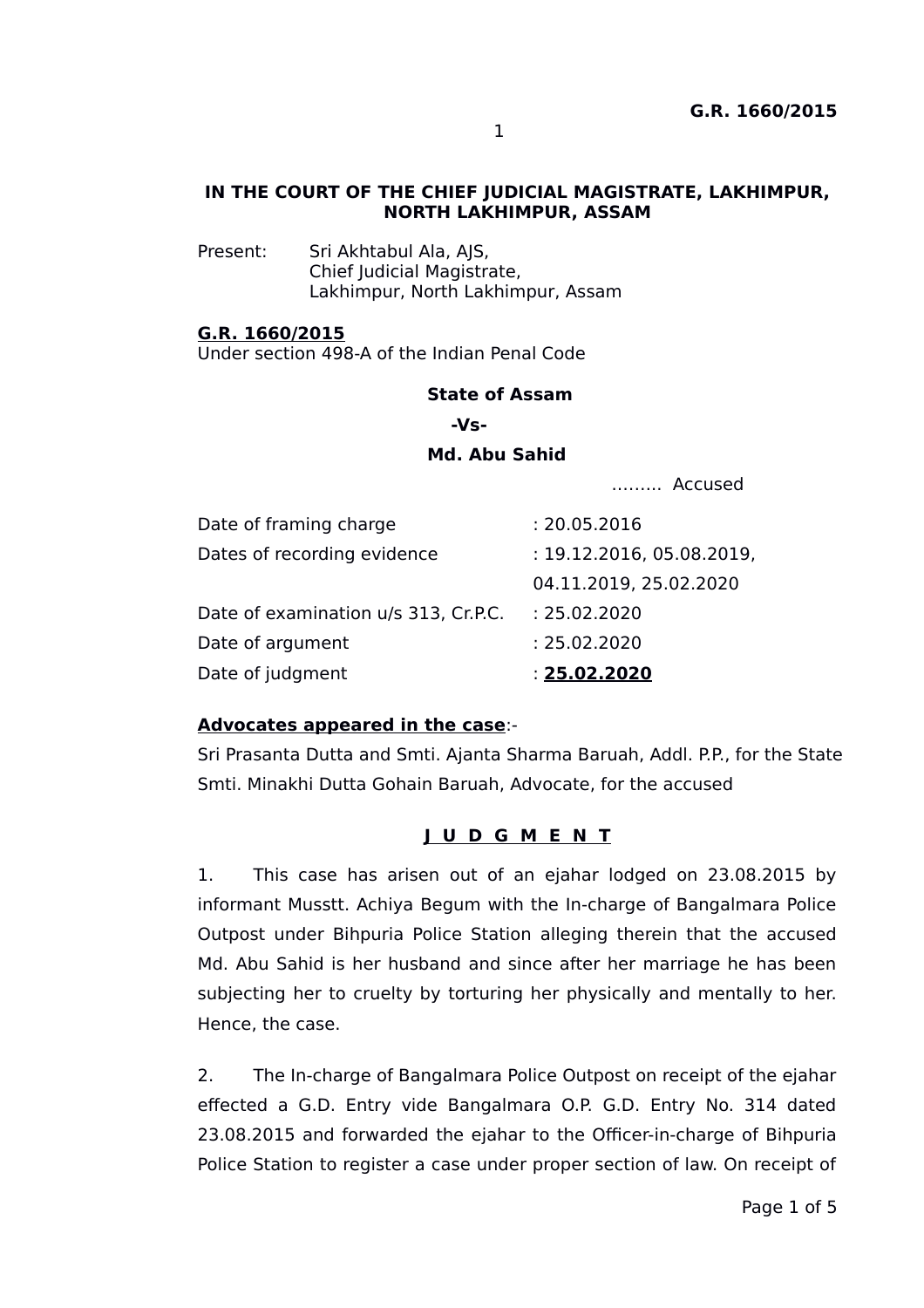the ejahar, the Officer-in-charge of Bihpuria Police Station registered a case vide Bihpuria P.S. Case No. 302/2015 under section 498-A of the Indian Penal Code and got the investigation into the case commenced. The investigating officer, after completing the investigation, submitted charge-sheet under section 498-A of the Indian Penal Code against the accused Md. Abu Sahid to stand trial in the Court.

3. On receipt of the charge-sheet, cognizance of the offence under section 498-A of the Indian Penal Code was taken as per section 190(1)(b) of the Code of Criminal Procedure. Necessary copies were furnished to the accused as per section 207 of the Code of Criminal Procedure after his appearance before the Court. After considering the materials on record and hearing both the sides, charge under section 498-A of the Indian Penal Code was framed in writing against the accused. The charge was read over and explained to the accused to which he pleaded not guilty and claimed to be tried.

4. During the trial, the prosecution altogether examined 5 (five) witnesses viz. Md. Hussain Ali as PW-1, Md. Jahur Ali as PW-2, Md. Rajib Ali as PW-3, Md. Abdul Jalil as PW-4 and Musstt. Achiya Begum as PW-5. The prosecution had exhibited the ejahar as Ext-1 and the signature of the informant (PW-1) therein as Ext-1(1). The defence side has crossexamined the prosecution witnesses. After the closure of the prosecution evidence, the accused was examined under section 313 of the Code of Criminal Procedure wherein he pleaded his innocence. He declined adducing any defence evidence.

5. Both the sides advanced their respective arguments in this case.

#### **POINT FOR DETERMINATION:**

6. The point which is required to be determined for a just decision of this case is as follows:

(a) Whether the accused being the husband of informant-cum-victim Musstt. Achiya Begum, since after her marriage, at village Sonapur Page 2 of 5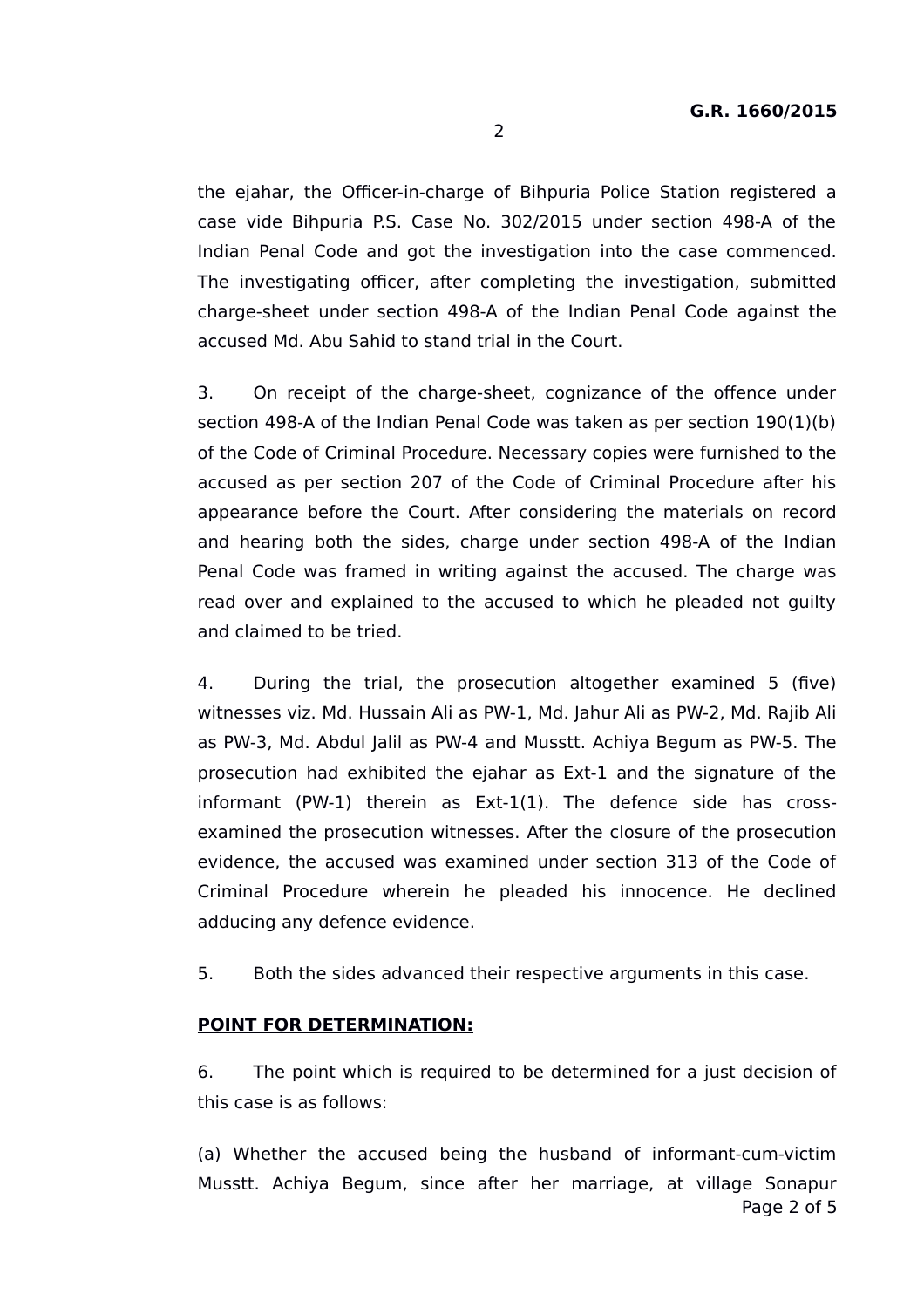Reserve Gaon, under Bihpuria Police Station, had subjected her to cruelty by committing physical and mental tortures on her posing a threat to her life and limb ?

# **DISCUSSION, DECISION AND REASONS THEREOF:**

7. To determine the aforesaid point of determination let us have a scrutiny of the evidence on record.

8. PW-1 Md. Hussain Ali in his evidence stated that the informant and the accused are husband and wife and over some quarrel between them the informant had left the house of the accused and took shelter in the house of Jaharuddin.

9. In his cross-examination, PW-1 stated that Jaharuddin was having an illicit relationship with the informant and that he had not witnessed the quarrel between the informant and the accused.

10. PW-2 Md. Jahur Ali deposed in his evidence that the informant after her marriage with the accused had went away with another person.

11. In his cross-examination, PW-2 stated that the informant fled away with one Jaharuddin.

12. PW-3 Md. Rajib Ali also similarly stated that there was a quarrel between the informant and the accused and the informed left the house of the accused.

13. Now the informant and victim of this case Musstt. Achiya Begum who deposed as PW-5 in her evidence deposed that she was married with the accused in the year 2014 and out of this wedlock a girl child was born to her who is presently 5 (five) years old. She further stated in her evidence that her husband i.e. the accused is a blind and over some family matters she had a quarrel with him and later out of rage moved out from his house and went to her parental house.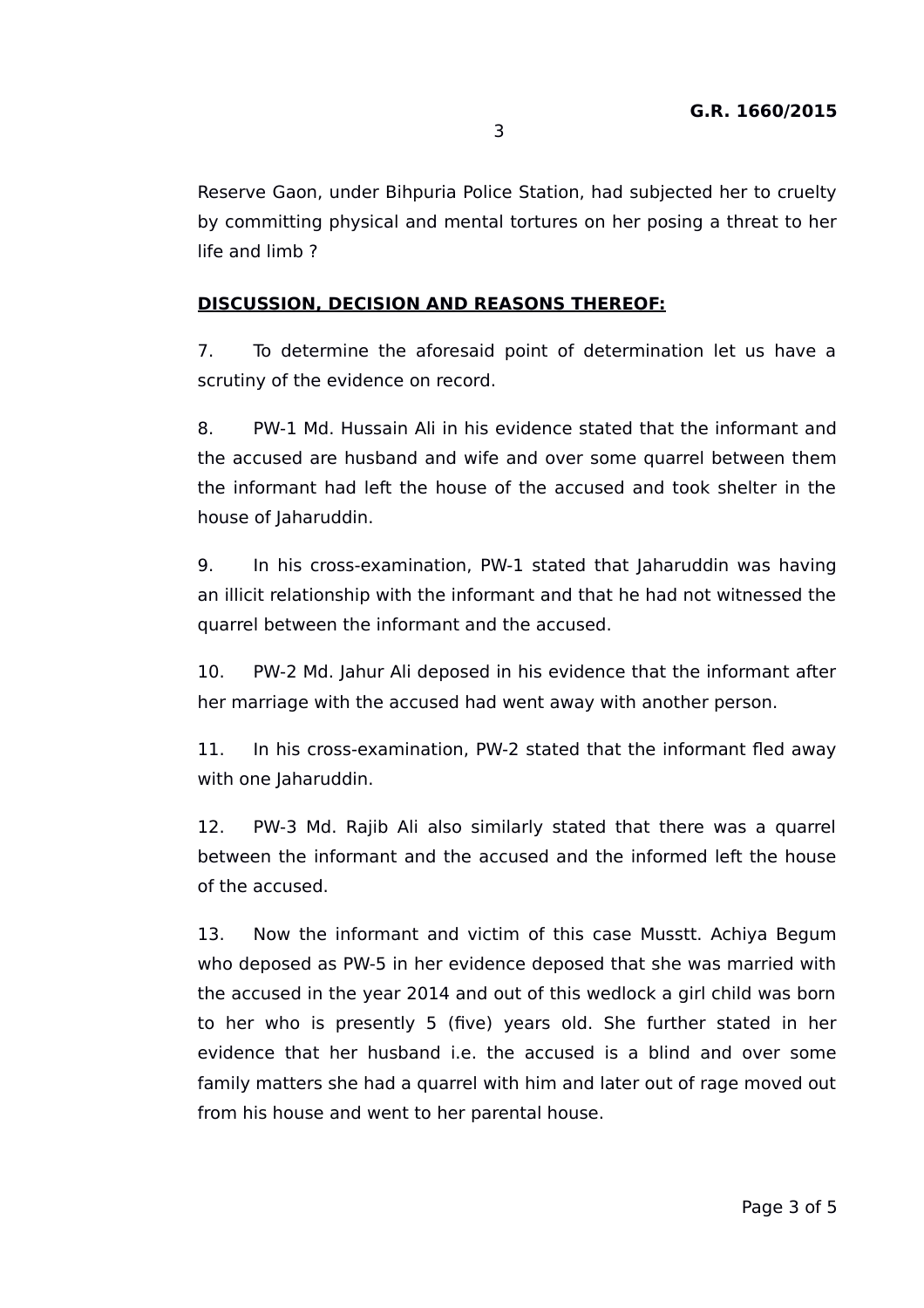14. In her cross-examination, PW-5 she stated that she has no objection if the accused is acquitted as this case arose only out of a misunderstanding.

15. So from the evidence on record it transpires that none of the PWs has stated anything about the accused committing any cruelty on the informant. On the other hand, they have stated that it was the informant who in fact had fled away with another person. The informant Musstt. Achiya Begum herself in her evidence as PW-5 testified that all that happened between her and her husband was a quarrel over some family matters and she only out of misunderstanding had lodged the case against the accused.

16. So, in the given position from the evidence on record it can no way be held that the accused has subjected the informant to cruelty by committing physical and mental torture on her.

17. So, the aforesaid point of determination is held in negative.

18. In the result, the prosecution has failed to prove the charge against the accused under section 498-A of the Indian Penal Code and as such he is acquitted from the said charge and is set at liberty.

19. Bail bonds are extended to for the further 6(six) months from today.

20. The judgment is delivered and operative part of the same is pronounced in the open court on this 25<sup>th</sup> day of February, 2020.

> (**Sri Akhtabul Ala**) Chief Judicial Magistrate, Lakhimpur, North Lakhimpur

Dictated and Corrected by me:

 (**Sri Akhtabul Ala**) Chief Judicial Magistrate, Lakhimpur, North Lakhimpur Continued ........ (Appendix)

Page 4 of 5